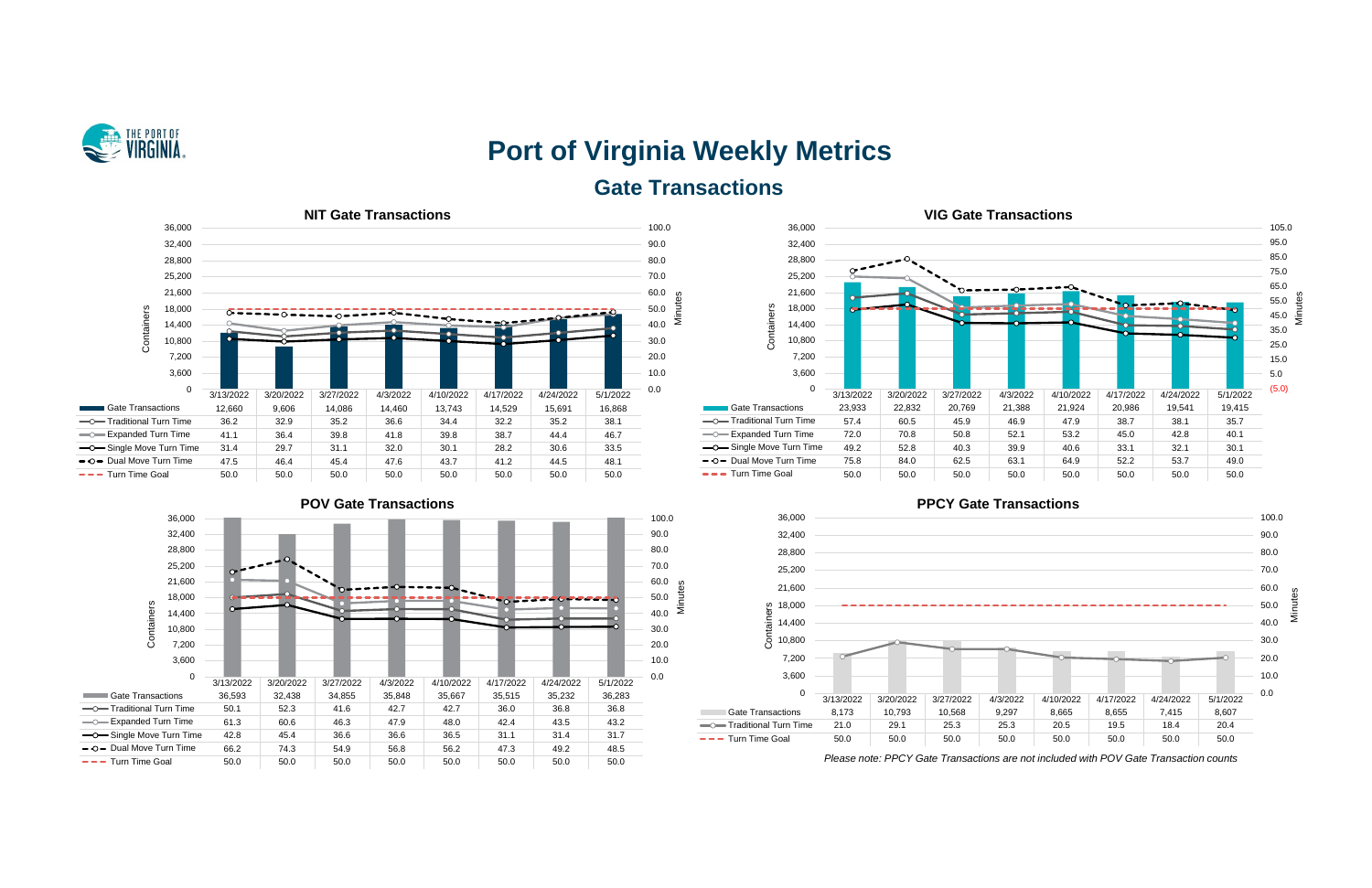

## **Truck Reservation System and Hourly Transactions**







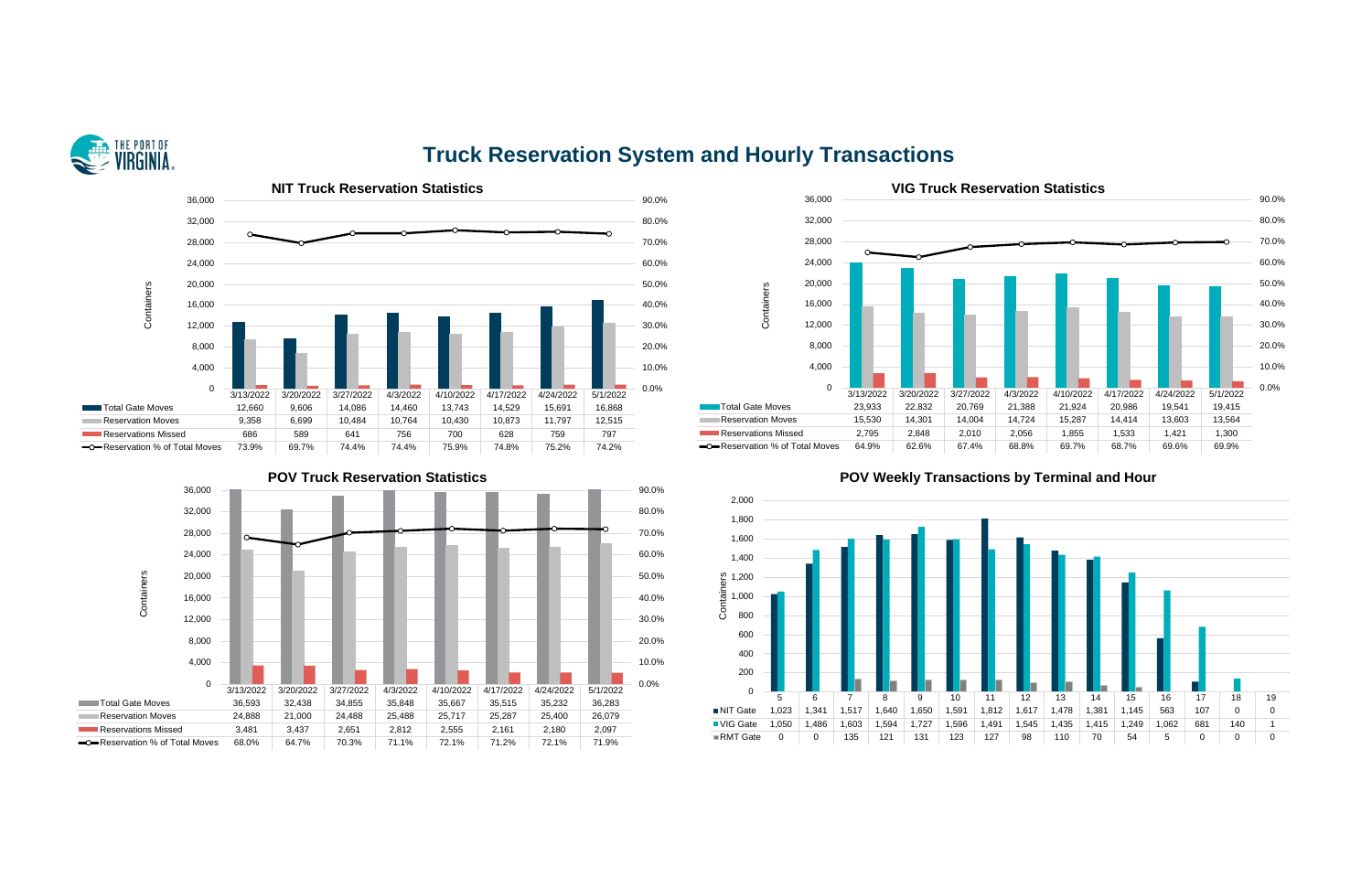

### **Gate Containers and Dwell**